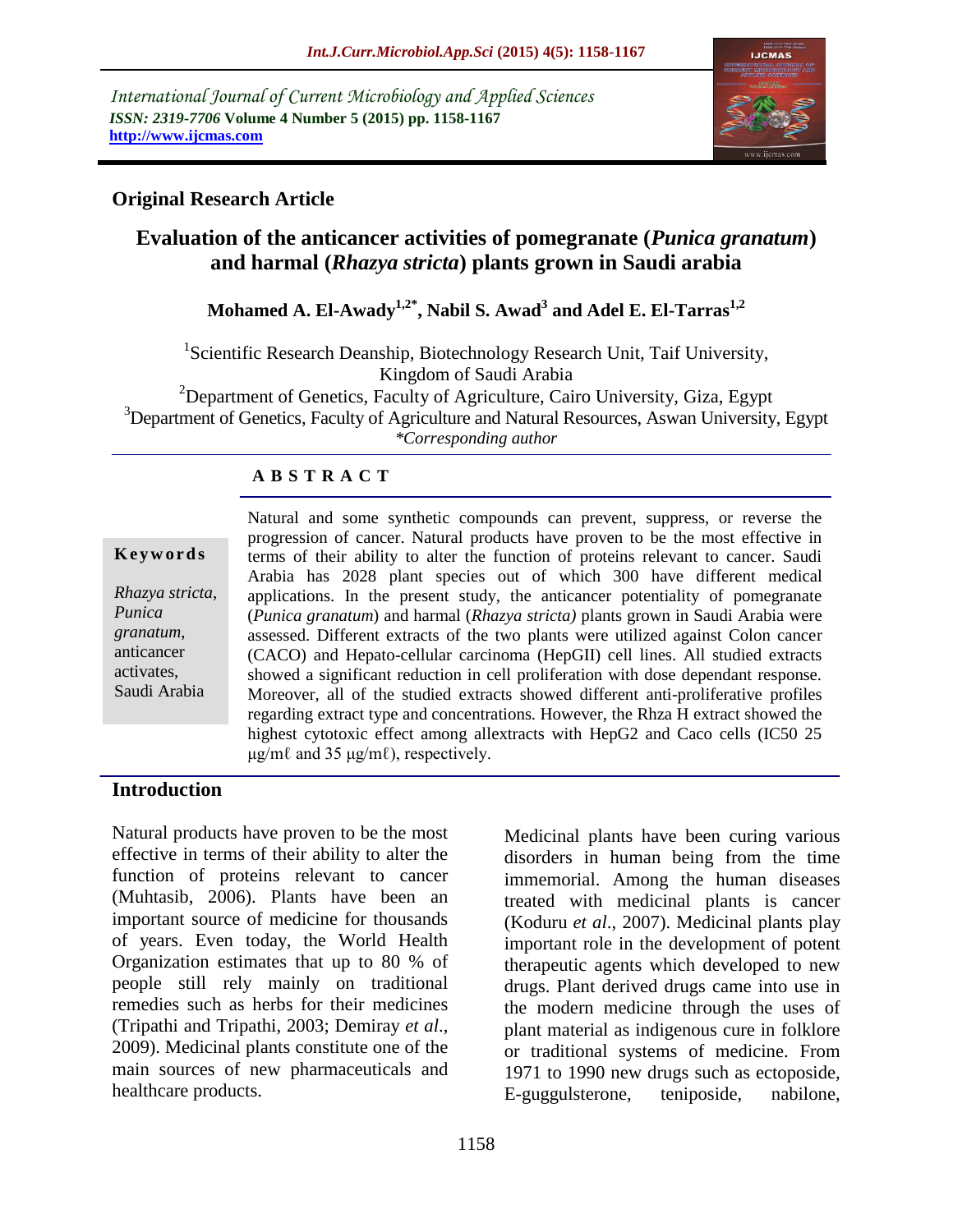plaunotol, Z-guggulsterone, lectinan, artemisinin and ginkgolides appeared all over the world (Samy and Gopalakrishnakone, 2007).

Saudi Arabia has 2028 plant species out of which 300 have different medical applications (Amin and Mousa, 2007). There have been many efforts to detect the anticancer potentialities of some Saudi indigenous plants species that are popular in Saudi traditional medicine. Yassen *et al*., (2012) published detailed pharmacological screening of 11 medicinal plants from Tabuk region at KSA. Cytotoxic effect of three plants was detected. Almehdar *et al* (2012) utilized different human cancerous cell lines to evaluate the anticancer activity of forty species of plants traditionally used in Saudi Arabia for the treatment of a variety of diseases. Interesting cytotoxic activity was observed for Hypoestes forskaolii, Withania somnifera, Solanum glabratum, Adenium obesum, Pistacia vera oleoresin, Caralluma quadrangula, Eulophia petersii, Phragmanthera austroarabica, and Asparagus officinalis. The anticancer prosperities of Achillea fragrantissima (Af) was reported by (Alenad *et al*., 2012) using human chronic myeloid leukemia (CML) (K562), T cell lymphoma (Jurkat) and hepatocellular carcinoma (HepG2) cell lines.

Harmal (*Rhazya stricta* Decne) and Pomegranate (*Punica granatum*) are two important plants that are used intensively in folkloric medicine to cure various diseases is Saudi Arabia. *R. stricta* is an important medicinal plant widely distributed in Saudi Arabia, South Asia and the Middle East. It is a member of the Apocynaceae family (Gilani *et al*., 2007; Baeshen *et al*., 2012). It possesses anti-oxidant, anti-carcinogenic and free radical scavenging properties (ElKady 2013). Four indole alkaloids were isolated from Rhazya stricta leaves and roots

by Mukhopadhyay *et al* (1981). Three of these isolated are vallesiachotamine, sewarine and tetrahydrosecamine displayed cytotoxic activity. Pomegranate (*Punica granatum*) is one of the Kingdom's most indemand fruits. Al-Baha and Taif are both well-known for farming this fruit, but Taif's pomegranate supply remains the most popular.

The potential anticancer activity of *Rhazya stricta* against human breast cancer cells in vitro was confirmed by Baeshan and his coworkers (2012). They found that, the ethanol extract of *Rhazya stricta* potently inhibited cellular growth and colony formation of human breast cancer cell lines, MCF-7 and MDA-MB-231, in a dose- and time-dependent manner. Furthermore, it induced sequences of events marked by apoptosis, accompanied by a loss of cell viability, chromatin condensation, DNA fragmentation and proteolytic cleavage of poly (ADP-ribose) polymerase. In addition, the anticancer potentiality of *Rhazya stricta* aginest non-small lung cancer cell line A549 was explored by ElKady (2013) at different cellular and molecular levels. The suppuration of cell growth was observed which was correlated with apoptosis. However, no reports deals with the anticancer potentiality of *Rhazya stricta* against lung or colon cancer have been published. From the other hands, there are several lines of evidences for the anticancer activity of pomegranate. Several studies have been conducted to evaluate the anticancer activity of pomegranate against different types of cancer such as colon and breast cancer (Abdel Motaal and Shaker, 2011); breast cancer (Banerjee and Talcott, 2012); prostate cancer (Lansky et al., 2005); lung , breast and cervical cancer (Aqil *et al*., 2012). So far, no studies have been conducted to evaluate the anticancer properties of Saudi pomegranate cultivars.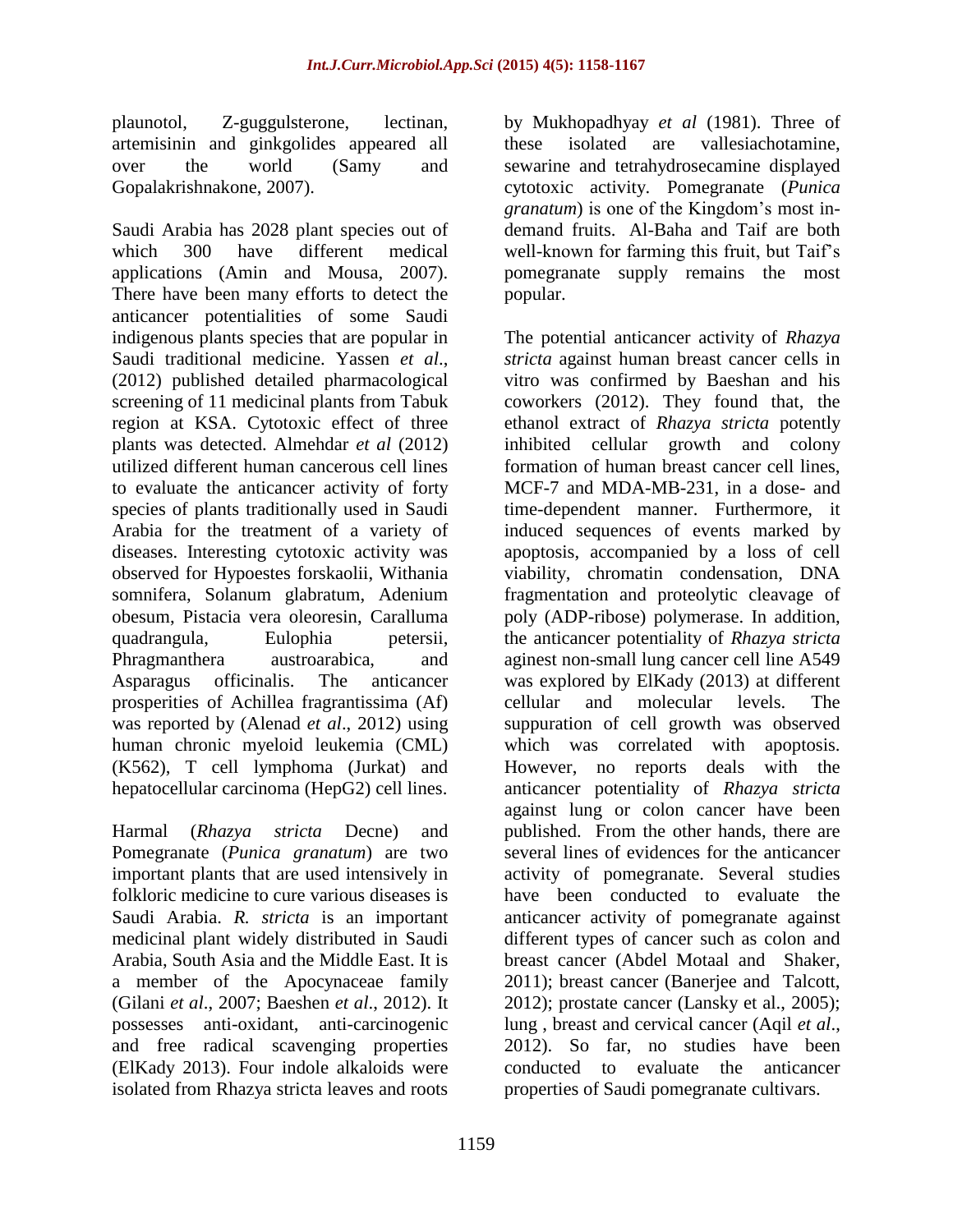Accordingly, the aim of the present work is to investigate, evaluate and compare the anticancer activity of Saudi *Rhazya stricta* and pomegranate cultivars against colon and hepatocellular carcinoma cell lines.

### **Materials and methods**

### **Plant materials and preparation of plant extracts**

*Rhazya stricta* plants were collected from naturally growing plants located along the roadsides of Jeddah-Makkah highway. The species was identified and authenticated to the genus and specie level by specialized botany taxonomist. The collected leaves were air-dried at room temperature for 2 weeks, then ground and stored at -20°C. To prepare the aqueous and ethanolic extract the ground herb was soaked in water (aqueous extract) or 70% ethanol (ethanol extract) for 24 h, then, the mixtures were filtered and passed sequentially through a 0.22 μm filter sterilization and kept in aliquots at 4°C according to Baeshen *et al*., ( 2012).

Fresh pomegranate fruits were collected from Al-Shafa farms at Taif governorate. Seeds and husks were peeled manually. The seeds were blended with 70% ethanol. The husks were left to dry at room temperature for 2 weeks and then blended with 70% ethanol. The mixtures were filtered and passed sequentially through a 0.22 μm filter sterilization and kept in aliquots at 4°C according to (Abdel Motaal and Shaker 2011).

### **Cell cultures**

The Colon cancer (CACO) and Hepatocellular carcinoma (HepGII) cell lines were kindly provided by the Holding Company for Biological Products & Vaccines, Egypt (VACSERA). Cells were cultured in RPMI 1640 medium (Gibico, USA) supplemented with 10% fetal bovine serum (Sijixin Inc., China) and 1% penicillin–streptomycin (Invitrogen, USA) at 37 ºC in a humidified atmosphere containing 5% CO2.

#### **Determination of extract cytotoxicity**

The methods reported by Van den Berghe *et al*., (1978) was applied. Growth medium was decanted from 96 micro titer plate after confluent sheet of Vero cell was formed. Each studied extract sample was applied in a series of 10 dilution (final concentration ranging from 10-100 ug/ml. in MEM medium without FCS. 0.2 ml of each dilution was tested in three different wells leaving two wells/ row as control, receiving only maintenance medium. Plate was incubated in incubator at 37oc and examined frequently for up to 3 days. Cells were checked for any physical signs of toxicity (e.g). Partial or complete loss of monolayer, rounding, shrinkage, or cell granulation). The maximum non-toxic concentration [MNTC] of each extract was determined and was used for further biological studies.

## **Trypan blue staining**

After incubation 0.1 ml trypan blue was added and number of dead cells determined by using haemocytometer. The percent viability was calculated by using the following formula: *% viability = (live cell count/total cell count)\*100*

### **Cell viability assay**

Cell viability was assessed using the MTT assay (Chemicon, Temecula, CA) as a colorimetric method. The procedures were as follows: the medium was removed and replaced with 100 µl of fresh culture medium (RPMI 1620) containing indicated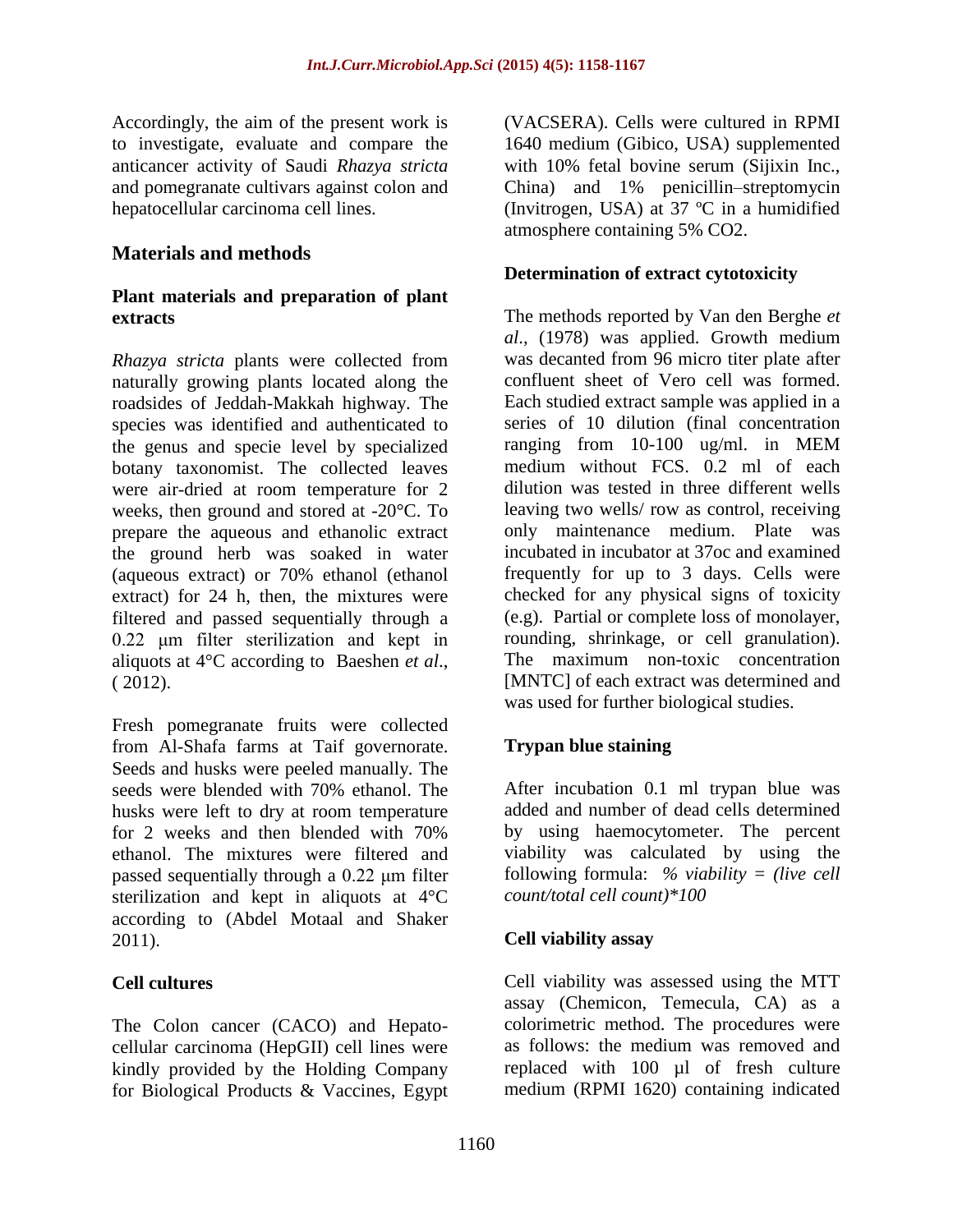concentrations of the tested extracts for the indicated time intervals table (1). Cells were treated with 20 µl of 5 mg/ml MTT. Four wells were used to represent each cell line. Each well of the 96-well microplate contained 5x103cells. A negative control was included by adding 20 µl of the MTT stock solution to 100 µl of cells-free RPMI 1620 medium. The microplate was incubated at 37°C for indicated time intervals in a humidified chamber.

The formed formazan crystals were solubilized with 150 ul/well dimethylsulfoxide for 10 minutes and then the absorbance values of the solution in each well were measured at 570 nm at the indicated intervals using microplate reader (BioTek Instruments, Winooski, VT).The % cell inhibition was determined using the following formula. *% cell Inhibition = 100- Abs (sample)/Abs (control) x100.*

#### **Result and Discussion**

During the present work the antitumor activity of two plants *Rhazya stricta* and pomegranate were assessed against two types of cancer. Two extracts of *R. stricta* (Rhazya A and Rhazya H) and the extracts of pomegranate seeds and husks were tested. The Hepato-cellular carcinoma (HepG2) and the colon cancer (Caco cells) cell lines and were used for the evaluation.

#### **Determination of the Inhibitory concentration required for 50% cytotoxicity (IC50) value**

The Inhibitory concentration required for 50% cytotoxicity (IC50) value was analyzed for each extract and results are summarized in tables (1&2). The values of IC50 were 30, 25, 45, and 40 µg/ml for Rhazya A, Rhazya H, Pomegranate seeds and Pomegranate husks respectively.

| Extract      | IC50 concentration |
|--------------|--------------------|
| name         | $\mu$ g/ml         |
| Rhazya $(A)$ | 30                 |
| Rhazya (H)   | 25                 |
| Pomegranate  | 45                 |
| seeds        |                    |
| Pomegranate  | 40                 |
| husks        |                    |

### **Table.1** IC50 concentration of each crude extract for HepG2 cells

**Table.2** IC50 concentration of each crude extract for Caco cells

| Extract      | IC50 concentration |
|--------------|--------------------|
| name         | $\mu$ g/ml         |
| Rhazya $(A)$ |                    |
| Rhazya (H)   | 35                 |
| Pomegranate  | 45                 |
| seeds        |                    |
| Pomegranate  | 40                 |
| husks        |                    |

#### **Determination of the maximum non-toxic concentration [MNTC] of the plant extracts**

The maximum non-toxic concentration [MNTC] of each extract was determined and illustrated in table 3. It was 10-2 for both Rhazya H and Pomegranate seeds. The maximum non-toxic concentration [MNTC] of Rhazya A was 10-4 and 10-3 for Pomegranate Husks.

### **Determination of Metabolic activity**

Metabolic activity can be evaluated by measuring the activity of a mitochondrial enzyme succinate dehydrogenase using MTT test. MTT is designed to be used for the quantification of both cell proliferation and cell viability in cell population using 96 well plate format. This test is widely used in the in vitro evaluation of the biosafety of plant extracts.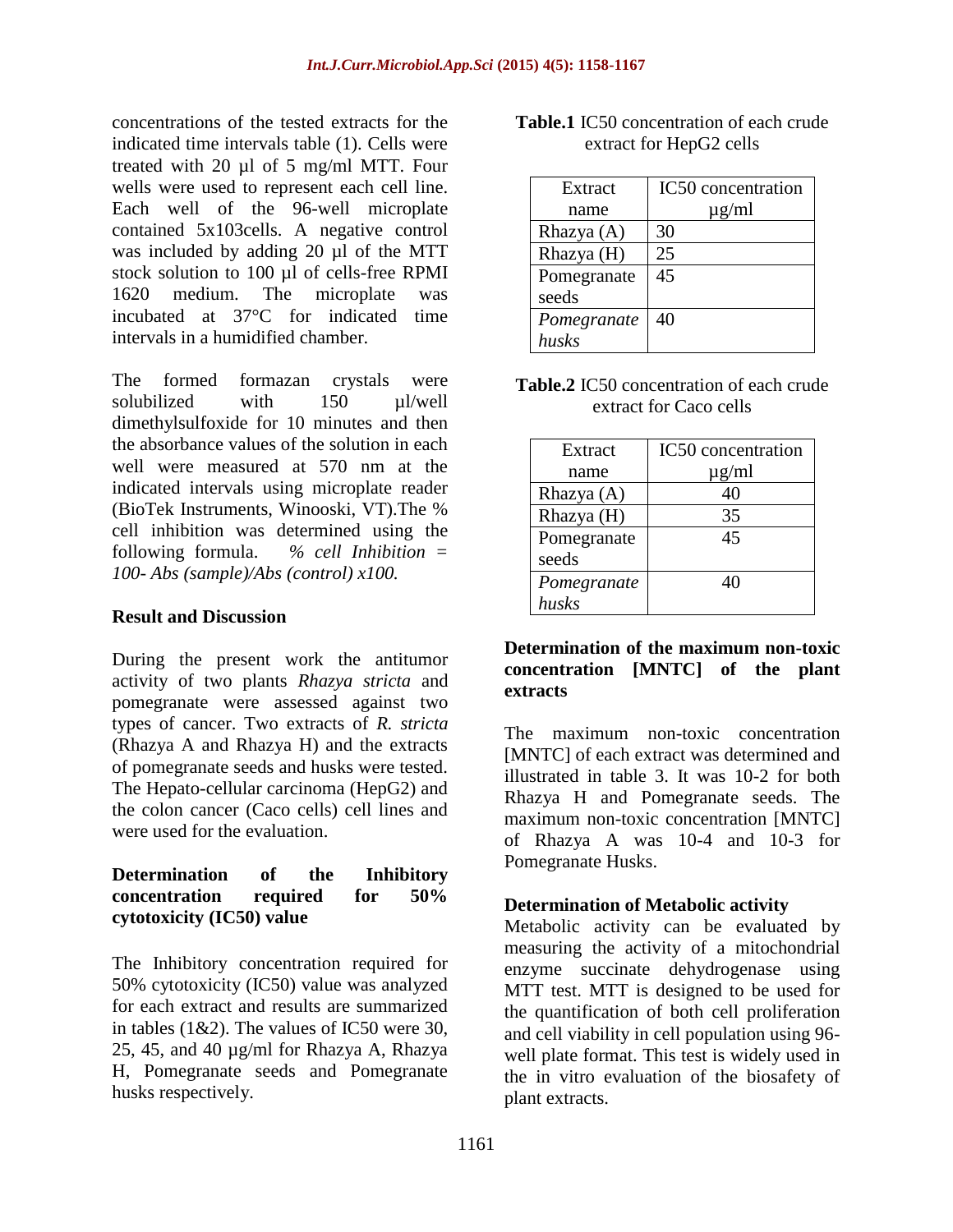#### *Int.J.Curr.Microbiol.App.Sci* **(2015) 4(5): 1158-1167**

| Extract  | Selected dilution | Extract                  | Selected dilution |
|----------|-------------------|--------------------------|-------------------|
| Rhazya A | ()-4              | Pomegranate seeds        | $(0-2)$           |
| Rhazya H | $0 - 2$           | <b>Pomegranate Husks</b> | 10-3              |

## **Table.3** The maximum non-toxic concentration [MNTC] of each extract

**Table.4** MTT assay result of different Rhazya extracts against Hepato-cellular carcinoma (HepG2) cells

| <b>Extract</b> | <b>Concentration</b><br>$\mu$ g/ml | 0.D   | % of cell<br>survival | % of Anti<br>tumor |
|----------------|------------------------------------|-------|-----------------------|--------------------|
|                |                                    |       |                       |                    |
| Rhazya         | 100                                | 0.00  | 0.00                  | 100                |
| (A)            | 90                                 | 0.00  | 0.00                  | 100                |
|                | 80                                 | 0.003 | 1.2                   | 98.8               |
|                | 70                                 | 0.010 | 3.9                   | 96.1               |
|                | 60                                 | 0.048 | 18                    | 82                 |
|                | 50                                 | 0.101 | 39                    | 61                 |
|                | 40                                 | 0.125 | 49                    | 51                 |
|                | 30                                 | 0.134 | 52                    | 48                 |
|                | 20                                 | 0.190 | 74                    | 26                 |
|                | 10                                 | 0.245 | 95                    | 5                  |
|                | $0$ (cell control)                 | 0.257 | 100                   | 0.00               |
| <b>Rhazya</b>  | 100                                | 0.001 | 0.4                   | 99.6               |
| (H)            | 90                                 | 0.002 | 0.7                   | 99.3               |
|                | 80                                 | 0.009 | 3.0                   | 97                 |
|                | 70                                 | 0.018 | 6.0                   | 94                 |
|                | 60                                 | 0.027 | 10                    | 90                 |
|                | 50                                 | 0.036 | 13                    | 87                 |
|                | 40                                 | 0.055 | 20                    | 80                 |
|                | 30                                 | 0.098 | 35                    | 65                 |
|                | 20                                 | 0.174 | 63                    | 37                 |
|                | 10                                 | 0.221 | 80                    | 20                 |
|                | $0$ (cell control)                 | 0.277 | 100                   | 0.00               |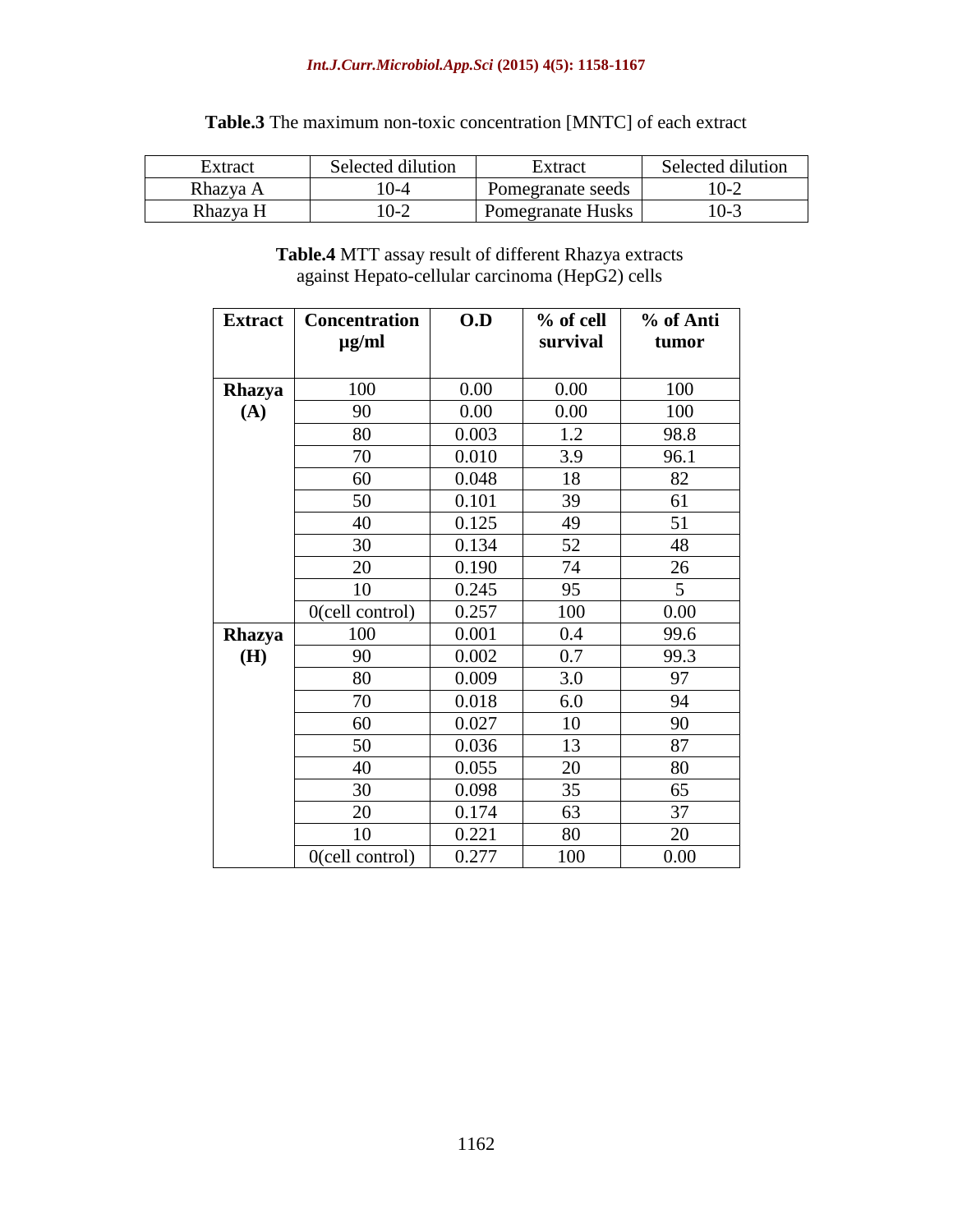| Extract     | Concentration | O.D   | % of cell | % of Anti      |
|-------------|---------------|-------|-----------|----------------|
|             | $\mu$ g/ml    |       | survival  | tumor          |
| Pomegranate | 100           | 0.010 | 4.2       | 95.8           |
| seeds       | 90            | 0.011 | 4.6       | 95.4           |
|             | 80            | 0.012 | 5         | 95             |
|             | 70            | 0.014 | 6         | 94             |
|             | 60            | 0.036 | 15        | 85             |
|             | 50            | 0.096 | 41        | 59             |
|             | 40            | 0.134 | 57        | 43             |
|             | 30            | 0.210 | 98        | $\overline{2}$ |
|             | 20            | 0.202 | 86        | 14             |
|             | 10            | 0.225 | 96        | $\overline{4}$ |
|             | $0$ (cell     | 0.235 | 100       | $\overline{0}$ |
|             | control)      |       |           |                |
| Pomegranate | 100           | 0.005 | 1.7       | 98.3           |
| husks       | 90            | 00.9  | 3.2       | 96.8           |
|             | 80            | 0.016 | 5.6       | 94.4           |
|             | 70            | 0.039 | 14        | 86             |
|             | 60            | 0.062 | 22        | 78             |
|             |               |       |           |                |
|             | 50            | 0.101 | 36        | 64             |
|             | 40            | 0.152 | 54        | 46             |
|             | 30            | 0.189 | 67        | 33             |
|             | 20            | 0.213 | 76        | 24             |
|             | 10            | 0.254 | 90        | 100            |
|             | $0$ (cell     | 0.281 | 100       | $\overline{0}$ |
|             | control)      |       |           |                |

#### **Table.5** MTT assay result of different Pomegranate extracts against Hepato-cellular carcinoma (HepG2) cells

In the present study, we applied the MTT test to evaluate the biosafety of cytotoxic effect of different *Rhza strecta* and pomegranate extracts HepG2 and Caco cell lines. Therefore, cancer and normal cells were exposed to increasing concentrations (10-100 µg /ml of culture medium) of the tested extracts. The MTT assays data are presented respectively in Tables (4-7).

All studied extracts produced a reduction in cell proliferation. The obtained results show dose dependant response. The extracts showed different antiproliferative profiles regarding extract type and concentrations. The Rhza H extract was the highest cytotoxic extracts with HepG2 and Caco cells  $(IC50 25 \mu g/m\ell \text{ and } 35 \mu g/m\ell)$ respectively.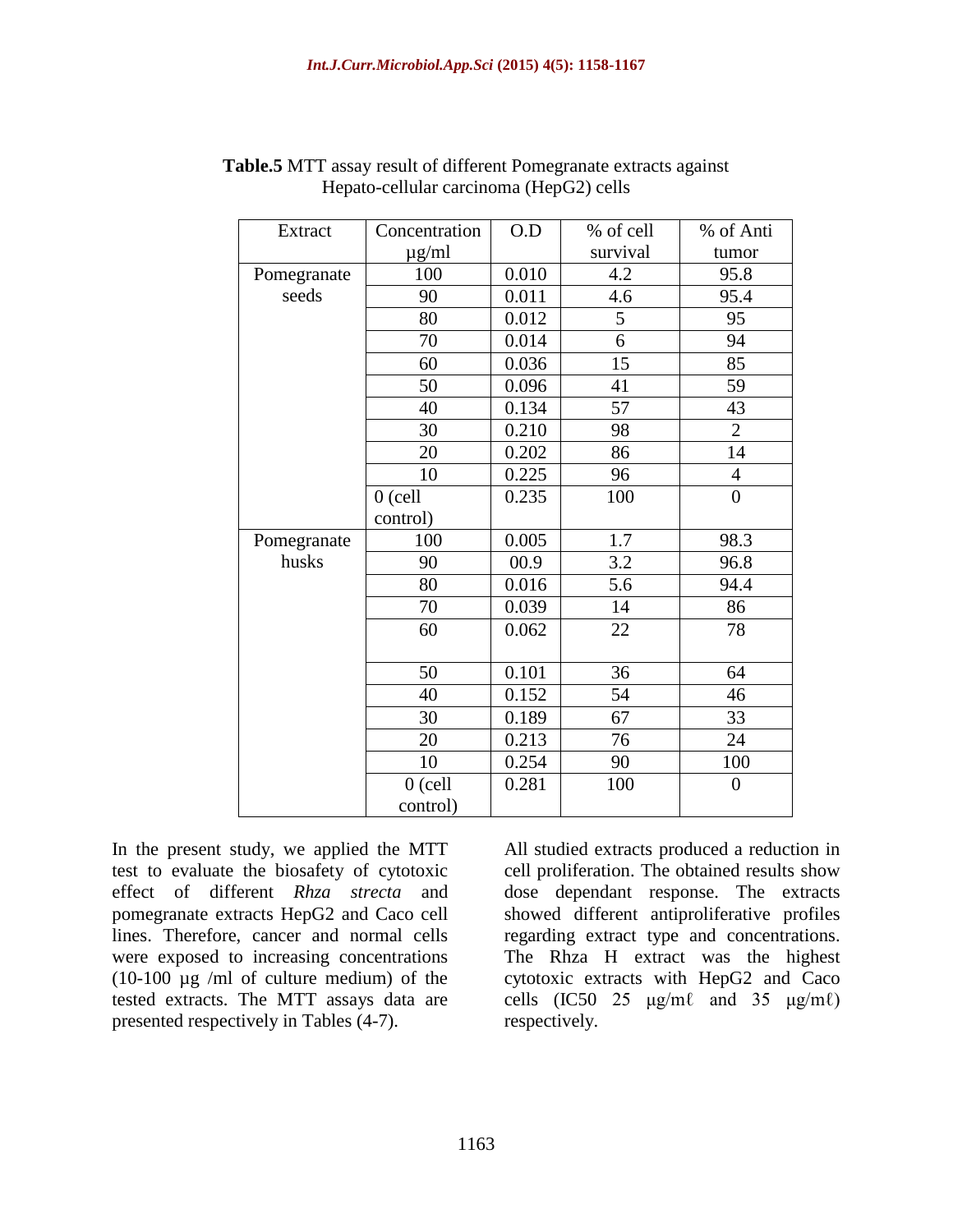### *Int.J.Curr.Microbiol.App.Sci* **(2015) 4(5): 1158-1167**

| <b>Extract</b> | Concentration<br>$\mu$ g/ml | O.D   | % of cell<br>survival | % of Anti<br>tumor |
|----------------|-----------------------------|-------|-----------------------|--------------------|
| Rhazya         | 100                         | 0.001 | 0.3                   | 99.7               |
| (A)            | 90                          | 0.002 | $\overline{0.7}$      | 99.3               |
|                | 80                          | 0.021 | 7.0                   | 93                 |
|                | 70                          | 0.061 | 20                    | 80                 |
|                | 60                          | 0.091 | 31                    | 69                 |
|                | 50                          | 0.118 | $\overline{39}$       | $\overline{61}$    |
|                | 40                          | 0.174 | 58                    | 42                 |
|                | 30                          | 0.194 | 65                    | 35                 |
|                | 20                          | 0.201 | 67                    | 33                 |
|                | 10                          | 0.291 | 98                    | $\overline{2}$     |
|                | 0 (cell control)            | 0.298 | 100                   | $\overline{0}$     |
| Rhazya         | 100                         | 0.00  | 0.00                  | 100                |
| (H)            | 90                          | 0.00  | 0.00                  | 100                |
|                | 80                          | 0.016 | 5.7                   | 94.3               |
|                | 70                          | 0.028 | 9.9                   | 90.1               |
|                | 60                          | 0.073 | 26                    | 74                 |
|                | 50                          | 0.112 | 40                    | 60                 |
|                | 40                          | 0.124 | 44                    | 56                 |
|                | 30                          | 0.169 | 60                    | 40                 |
|                | 20                          | 0.271 | 96                    | $\overline{4}$     |
|                | $\overline{10}$             | 0.280 | $\overline{99}$       | $\overline{1}$     |
|                | 0 (cell control)            | 0.281 | 100                   | $\overline{0}$     |

**Table.6** MTT assay result of different Rhazya extracts against colon cancer (Caco cells)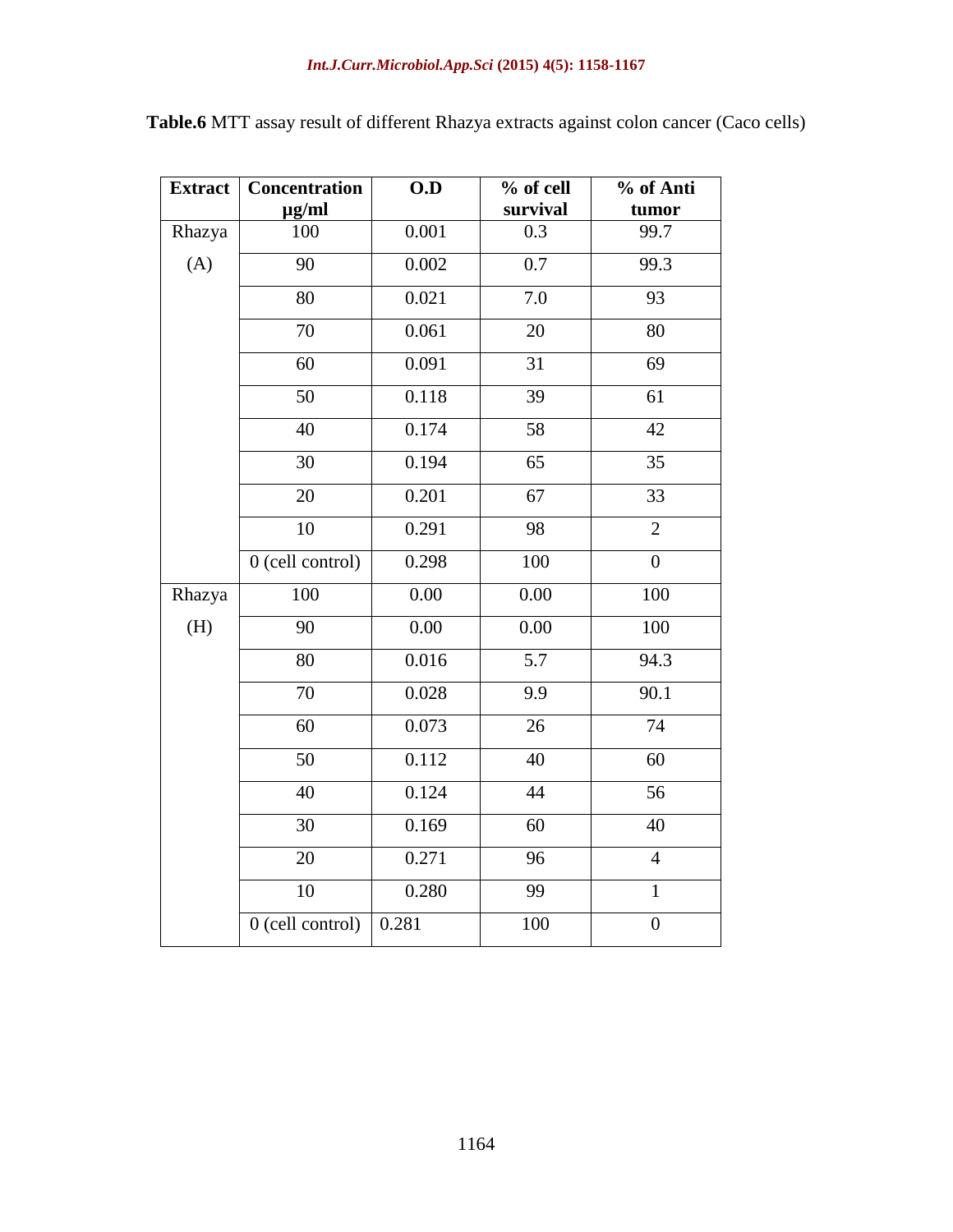| <b>Extract</b> | Concentration    | O.D   | % of cell | % of Anti        |
|----------------|------------------|-------|-----------|------------------|
|                | µg/ml            |       | survival  | tumor            |
| Pomegranate    | 100              |       | 1.0       | 99               |
| seeds          | 90               |       | 2.4       | 97.6             |
|                | 80               | 0.013 | 4.4       | 95.6             |
|                | 70               | 0.022 | 8         | 92               |
|                | 60               | 0.083 | 29        | 71               |
|                | 50               | 0.115 | 40        | 60               |
|                | 40               | 0.193 | 66        | 34               |
|                | 30               | 0.201 | 69        | 31               |
|                | 20               | 0.249 | 86        | 14               |
|                | 10               | 0.268 | 92        | 8                |
|                | 0 (cell control) | 0.291 | 100       | $\boldsymbol{0}$ |
| Pomegranate    | 100              | 0.009 | 3         | 97               |
| husks          | 90               | 0.010 | 3.5       | 96.5             |
|                | 80               | 0.041 | 14        | 86               |
|                | 70               | 0.069 | 24        | 76               |
|                | 60               | 0.085 | 30        | 70               |
|                | 50               | 0.127 | 45        | 55               |
|                | 40               | 0.153 | 54        | 46               |
|                | 30               | 0.197 | 70        | 30               |
|                | 20               | 0.231 | 82        | 18               |
|                | 10               | 0.271 | 96        | $\overline{4}$   |
|                | 0 (cell control) | 0.283 | 100       | $\overline{0}$   |

**Table.7** MTT assay result of different Pomegranate extracts against colon cancer (Caco cells)

Nowadays it is well known that natural products not only offer protection against oxidative reaction but also suppress proliferation of cancer cells in culture as well as in vivo (Siriwardhana *et al*., 2003; Kuete *et al*., 2009; Choi *et al*., 2012). There are line of evidence indicating that Medicinal plants constitute a common alternative for cancer prevention and treatment in many countries around the world (Soobrattee *et al*., 2006; Mehta *et al*., 2010). The first antitumor drugs from plants with an application in cancer chemotherapy were developed five decades ago. A great achievement in this respect is the elaboration of drugs such as: vinblastine and vincristine (*Catharanthus roseus*), paclitaxel (*Taxus brevifolia*), silvestrol (*Aglaia foveolata*), eliptinium (*Bleekeria vitensis*) (Cragg and

Newman, 2005), chrysin (*Passiflora incarnate*), artemisinin (*Artemisia annua*) (Newman and Cragg, 2007). Approximately, 60% of the anticancer drugs currently used have been isolated from natural products from the plants. At this time, more than 3000 plants worldwide have been reported to possess anticancer properties.

In the present study, the cytotoxicity of Rhazya stricta and pomegranate for the cancer cells were study and evaluated. All studied extracts produced a reduction in cell proliferation. The obtained results show dose dependant response. The extracts showed different antiproliferative profiles regarding extract type and concentrations. The Rhza H extract was the highest cytotoxic extracts with HepG2 and Caco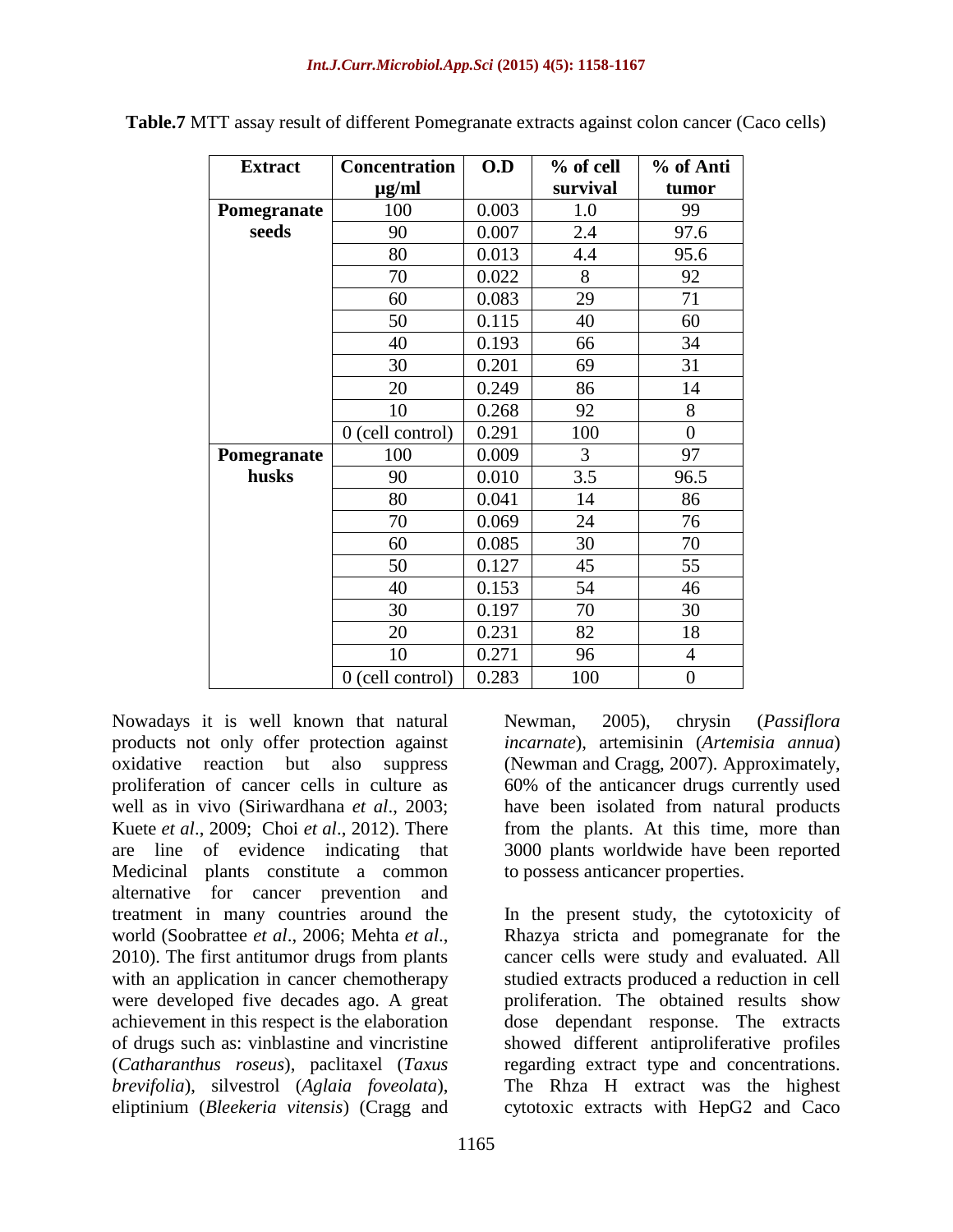cells  $(IC50 25 \mu g/m\ell \text{ and } 35 \mu g/m\ell)$ respectively. The obtained results were in agreement with different studies that were conducted to evaluate the cytptoxic effect of different pomegranate extracts against different cancerous cell lines (Abdel Motaal and Shaker 2011; Aqil *et al*., 2012; Yazici *et al*., 2012; Banerjee *et al*., 2012). On the other hand, *Rhazya stricta* showed antitumor effect among the two studied cancerous cell lines. These results in consistence with several studies were carried out to assess the anticancer effect of different Rhazya stricta extracts (Ali *et al*., 2000; Gilani *et al*., 2007; Baeshen *et al*., 2012; Elkady 2013).

Several reports described that the anticancer activity of the medicinal plants is may be due to the presence of antioxidants (viz., vitamins, carotene, enzymes, minerals, polysaccharides, polyphenols, flavonoids, lignins, xanthones, etc.). In addition, it was reported that these plants may promote host resistance against infection by re-stabilizing body equilibrium and conditioning the body tissues [\(G Pandey](http://www.phcogrev.com/searchresult.asp?search=&author=Govind+Pandey&journal=Y&but_search=Search&entries=10&pg=1&s=0) and [S Madhuri\)](http://www.phcogrev.com/searchresult.asp?search=&author=S+Madhuri&journal=Y&but_search=Search&entries=10&pg=1&s=0). In fact, Harmal and pomegranate were shown to contain several of these antioxidants. Thus, the various combinations of the active components of these plants after isolation and identification can be made and have to be further assessed for their synergistic effects. Preparation of standardized dose and dosage regimen may play a critical role in the remedy of cancer. The rate with which cancer is progressing, it seems to have an urgent and effective effort for making good health of humans as well as animals. There is a broad scope to derive the potent anticancer agents from medicinal plants, which need thorough research. For the best of our knowledge, this is the first study that proves the anticancer activities of *Rhazya stricta* and pomegranate cultivated in Saudi Arabia against colon and hepatocellular carcinoma cell lines.

### **References**

- Abdel Motaal, A., and Shakerb, S. 2011. Anticancer and Antioxidant Activities of Standardized Whole Fruit, Pulp, and Peel Extracts of Egyptian Pomegranate. The Open Conference Proceedings Journal, 2011, 2, 41-45.
- Alenad, A., A. Nabila, S. Krishnaswamy, S. Yakout, N. Al-Daghri and Alokail, M. 2012. Achillea fragrantissima extract exerts its anticancer effect via induction of differentiation, cell cycle arrest and apoptosis in chronic myeloid leukemia (CML) cell line K562. Journal of Medicinal Plants Research 7 (21), 1561- 1567.
- Ali, B., A. Al-Qarawi, A. Bashir and Tanira, M. 2000. Phytochemistry, Pharmacology And Toxicity Of Rhazya Stricta Decne: A Review. Phytother. Res. 14, 229–234.
- [Almehdar, H.](http://www.ncbi.nlm.nih.gov/pubmed?term=Almehdar%20H%5BAuthor%5D&cauthor=true&cauthor_uid=21953271), H.M. [Abdallah,](http://www.ncbi.nlm.nih.gov/pubmed?term=Abdallah%20HM%5BAuthor%5D&cauthor=true&cauthor_uid=21953271) A.M. [Osman](http://www.ncbi.nlm.nih.gov/pubmed?term=Osman%20AM%5BAuthor%5D&cauthor=true&cauthor_uid=21953271)  and [Abdel-Sattar, E.A.](http://www.ncbi.nlm.nih.gov/pubmed?term=Abdel-Sattar%20EA%5BAuthor%5D&cauthor=true&cauthor_uid=21953271) 2012. In vitro cytotoxic screening of selected Saudi medicinal plants. [J Nat Med.](http://www.ncbi.nlm.nih.gov/pubmed/21953271) Apr; 66  $(2):406-12.$
- Amin, A. and Mousa, M. 2007. Merits of anticancer plants from the Arabian Gulf Region. Cancer Therapy 5: 55-66.
- Aqila, F., R. Munagalaa, M. Vadhanama, H. Kausara, J. Jeyabalana, D Schultzc and Guptaa, R. 2012. Anti-proliferative activity and protection against oxidative DNA damage by punicalagin isolated from pomegranate husk. Food Res Int. 1; 49(1): 345–353.
- Baeshen, N., A. Elkady, O. Abuzinadah and Mutwakil, M. 2012. Potential anticancer activity of the medicinal herb, Rhazya stricta, against human breast cancer. African Journal of Biotechnology 11 (37), 8960-8972.
- Banerjee, N., S, Talcott, S. Safe and Mertens-Talcott, S. 2012. Cytotoxicity of pomegranate polyphenolics in breast cancer cells in vitro and vivo: potential role of miRNA-27a and miRNA-155 in cell survival and inflammation. Breast